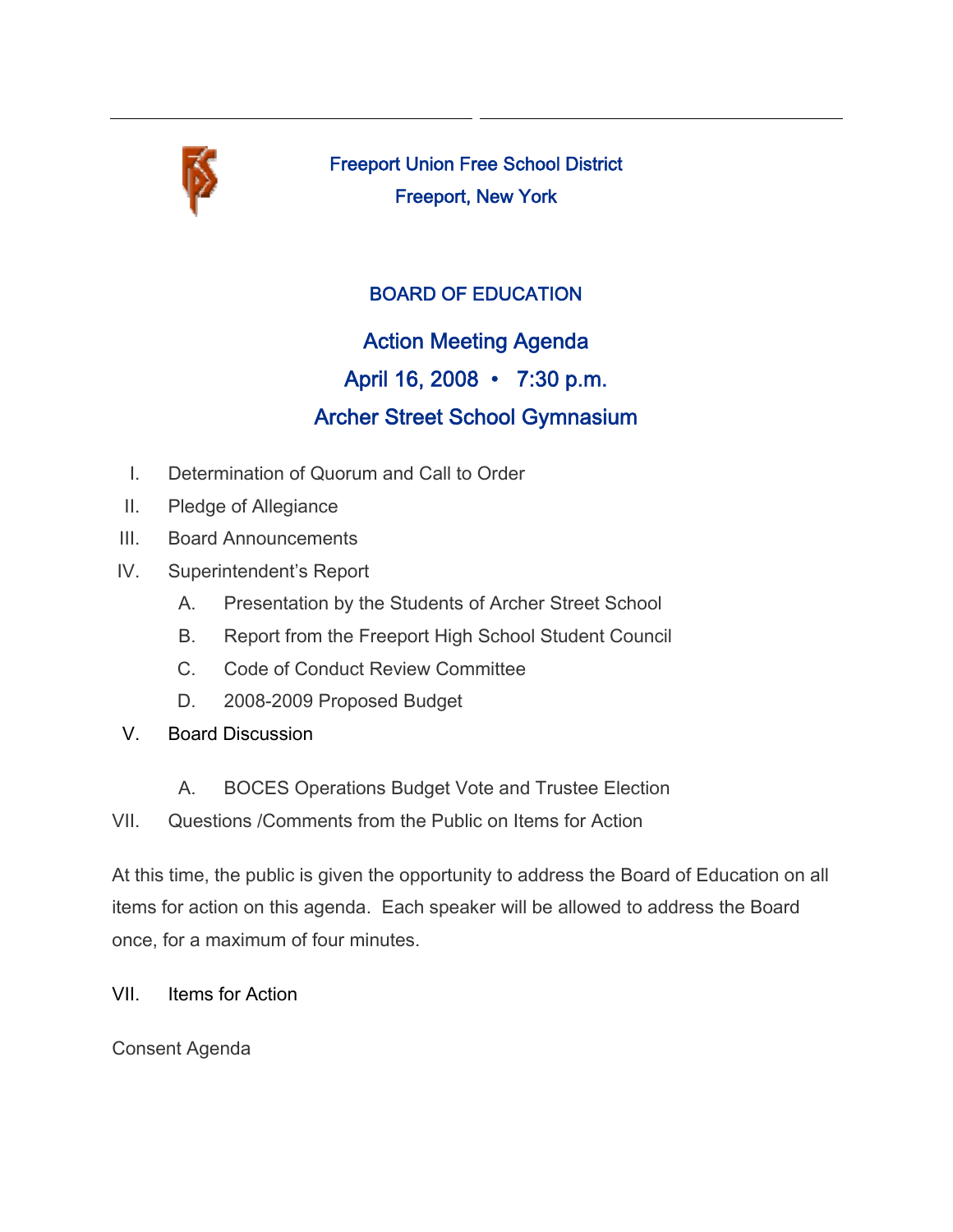Consent Agenda Items:

BE IT RESOLVED that the Board of Education of the Freeport Union Free School District hereby approves the following items; A; B (I, 2, 3, 4, 5); C (1).

- A. Consent Approve
	- 1. Acceptance of the Minutes:

March 4, 2008; March 12, 2008, March 26, 2008, Special; March 26, 2008

- B. Consent Approve
	- 1. Personnel Action
		- a. Request for Leave of Absence
		- b. Change of Status
		- c. Termination of Staff
		- d. Resignation of Staff
		- e. Appointment of Staff

## C. Consent - Approve

- 1. Education
	- a. Acceptance of the Minutes from the Committees on Special Education and Preschool Special Education

February 1, 2008; February 11, 2008; February 15, 2008; February 25, 2008; February 26, 2008; February 27, 2008; February 29, 2008;March 4, 2008; March 5, 2008; March 6, 2008; March 7, 2008;March 11, 2008; March 12, 2008; March 13, 2008; March 17, 2008;March 19, 2008; March 25, 2008; March 26, 2008; March 27, 2008;March 28, 2008; March 31, 2008; April 2, 2008; April 5, 2008

E. Other Items for Action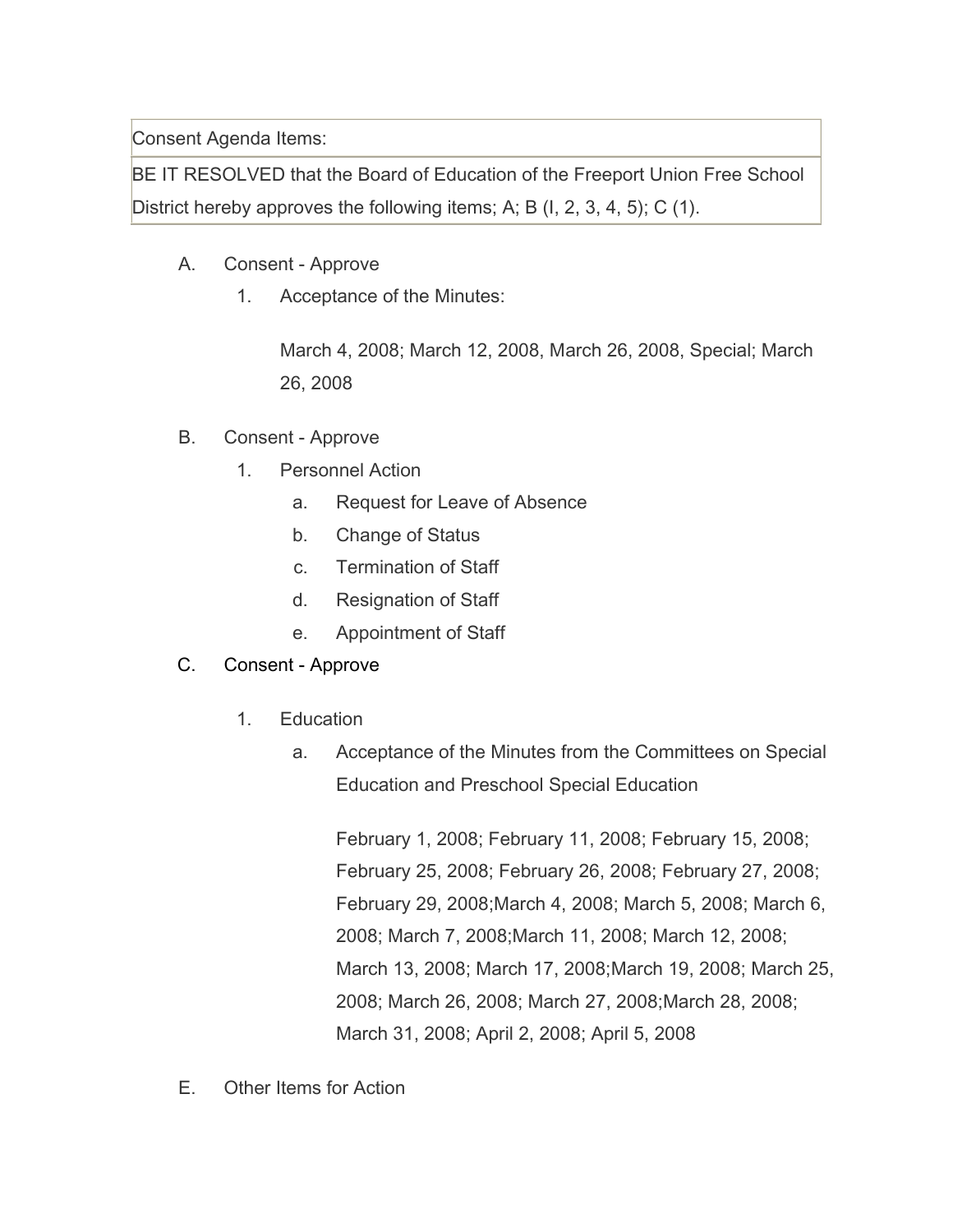- 1. Education
	- a. Resolution to Modify the Technology Plan
	- b. Adoption of the Biennial Review of the Shared Decision Making Plan (8NYCRR § 100.11)
	- c. Appointment of a Code of Conduct Committee
	- d. Authorization for the Board President to Execute a Stipulation of Settlement
- F. Finance
	- 1. BOCES Operations Budget Vote
	- 2. BOCES Trustee Election
	- 3. Acceptance of Scholarships
	- 4. Acceptance of a Gift
	- 5. Budget Transfer
	- 6. Adoption of the 2008-2009 School Budget
	- 7. Adoption of a Procedure for Approval of Change Orders During Capital Improvement Projects
	- 8. Approval of Capital Project Change Orders
	- 9. Acceptance of the Federal Single Audit Report for June 30, 2007
	- 10. Authorization to Sign an Agreement and an Amendment between Freeport UFSD and Triton Construction
- G. Other Reports to the Board
	- 1. Calendar of Events April 16, 2008 through May 21, 2008
	- 2. FHS Funds Report –March 31, 2008
- IX. Questions /Comments from the Public on Other Topics

At this time, the public is given the opportunity to address the Board of Education on any other topics. Each speaker will be allowed to address the Board once, for a maximum of four minutes

IX. Board Comments